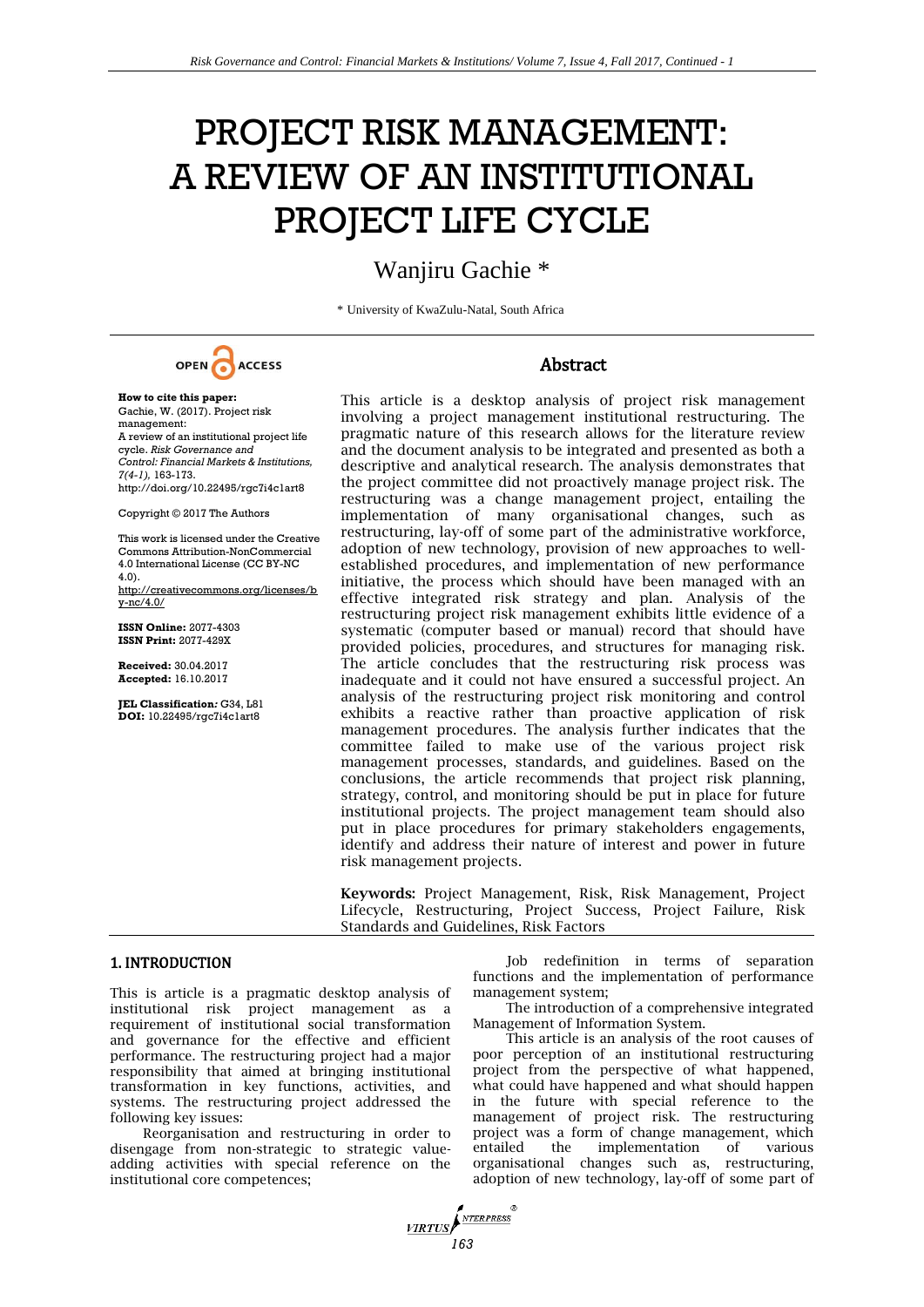the administrative workforce, provision of new approaches to well-established procedures, and implementation of new performance initiative, the process of which should have been managed with an effective integrated risk plan and strategy.

The main purpose of the restructuring project was to improve and enhance efficiency and effectiveness and consolidate progress five years post-merger. The impetus to undertake the restructuring was to "simplify and streamline for success" the operations for the implementation of core institutional mandates. The purpose was, therefore, consistent with the objectives of undertaking a reorganizational project as identified in the literature. In spite of the some of the efficiencies gained, the restructuring project did not achieve its main objectives successfully. Analysis of the project life cycle showed that the restructuring did not adhere to the systematic nature of project management, contributing to poor risk identification, analysis, evaluation, and treatment, thereby hindering project integration. Too many changes were introduced over a short period.

The risk from this study is viewed as an uncertainty that affects the institution economically, sustainably and socially (Kerzner 2006, p. 711). Therefore, prudent risk and uncertainty management is the key to successful project management (Chapman a Ward 2004, p. 858). The ever-changing conditions of the marketplace have borne a witness of the demise of a multitude of business and few remaining organisations have escaped the necessity for restructuring. Acquisitions, buyouts, and downsizing have become common occurrences in the last decade, which include restructuring. The effectiveness of the restructuring efforts is largely determined by the ability to manage risk proactively. The proactive management of risk during the entire project cycle reveals trends and performance so that early remedial actions are implemented. Therefore, an orderly and systematic risk project management is vital in the course of the entire restructuring project.

The article commences with the focus question that drives this study, followed by the problem statement and the significance of undertaking risk management analysis and review. The paper then presents the research design, namely the desktop analysis of the institutional restructuring project, a case study undertaken in the context of change management. Limitations, that could possibly threaten the study, were identified and proactively managed. Due to the pragmatic nature of the study, the literature review has been presented in such a way that it mirrors the actual restructuring events that have occurred.

## 2. FOCUS QUESTION

The primary objective of this desktop research is to examine the construct of risk management within an institutional project life cycle. Saunders, Lewis, and Thornhill (2012:680) define a research question as the primary enquiry that will drive the study and which the researcher seeks to address or answer. The research question is viewed as the forerunner of the research objective. The focus question driving this research is:

How was the concept of risk addressed in the course of the institutional project life cycle?

#### 3. PROBLEM STATEMENT

This article examines risks management associated with an institutional project management cycle. A review of the institution shows the presence of a risk framework - Enterprise Risk Management. However further analysis indicates that the restructuring project did not observe the process of risk management. Therefore, this article provides an analysis of what should have been undertaken and what should be done in the future management of risk project. There are three levels of risk management within the institution, specifically:

1) Strategic- that relates to long term institutional issues (<=6 years).

2) Tactical - that relates to medium term institutional issues (>6 years).

3) Operational - that relates to short term institutional issues (>3 years or month to month).

This article, therefore, analyses the institutional risk management with special reference to the restructuring project that had an impact on all the above three levels of the project.

#### 3.1. Significance of risk management

The overall motivation and goals of this desktop research are to highlight the importance of integrating risk management into the overall project life cycle (Nuseibah, Quester, & Wolff, 2016:231). Lai (2011:2) refers to the motivation of a research as the fundamental reason that provides the purpose of the research. This research:

is an illumination of the importance of integrating risk management plan and strategy into the entire project management cycle to the institution's primary stakeholders (project members, employees, and trade unions to name a few);

provides vital review of the literature on risk management, which is, thereafter, used to inform the risk management process;

provides a contribution to academic literature in an effort to address risk management challenges that institutions face in the process achieving longterm post restructuring objectives;

demonstrates the close relationship between academic research and professional practice in the area of risk project management;

serves a useful purpose, as lessons learnt for future institutional project management.

#### 4. RESEARCH DESIGN

To address the research question, this research undertook a desktop analysis of the project risk management of an institutional project cycle. This research shows that the institutional restructuring fulfils important characteristics that are essential to qualify as a project. According to Fraser (2011:27) a case study as a discipline is not restricted to a particular industry. The research was undertaken in the context of change management and the case study conforms to the generally accepted definition of a project as "*a unique temporary undertaking with a definite start and finish*" Project Management Institute-PMI 2008:4; Turner 2009:6; Fraser 2011:28).

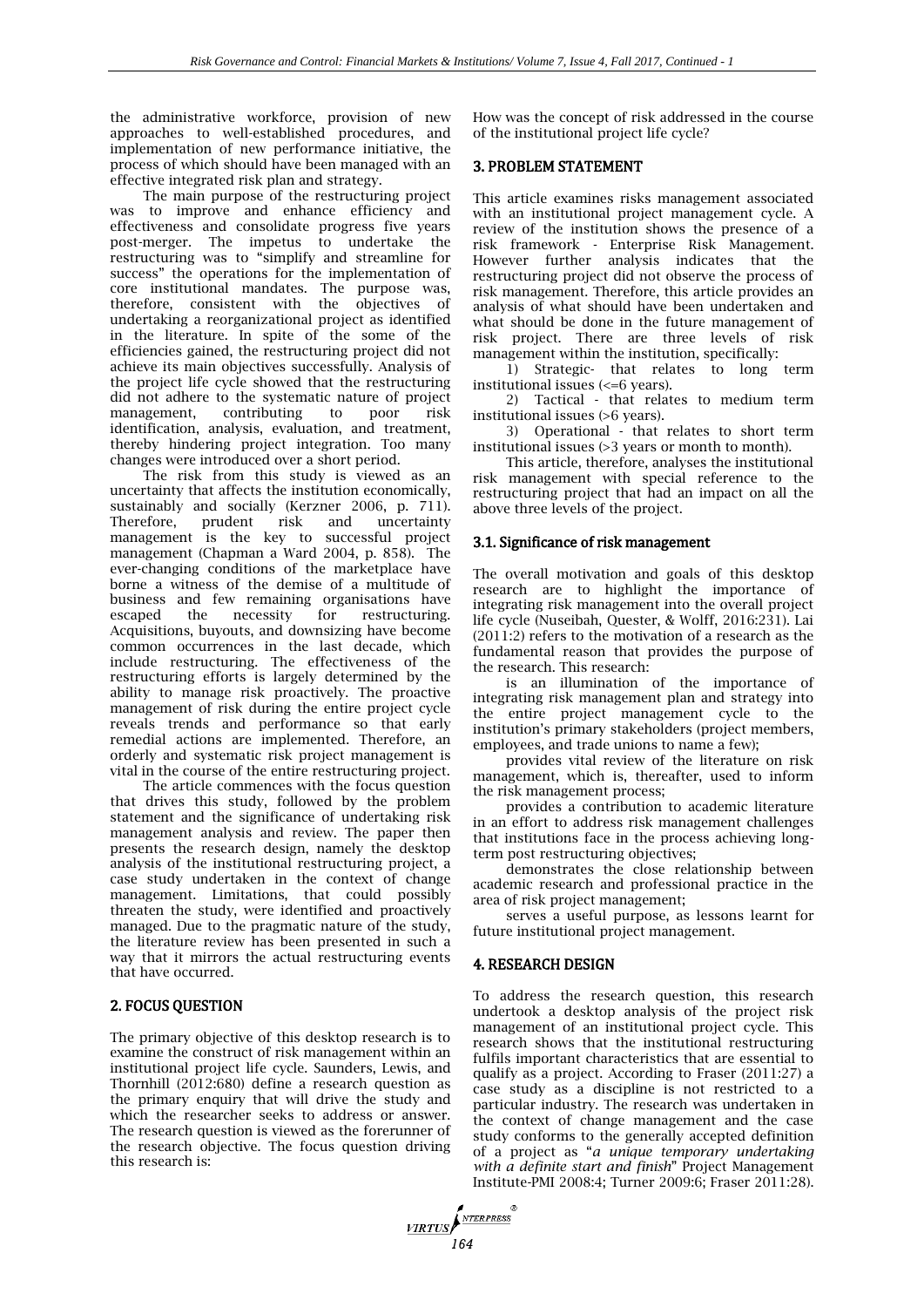The research adopts a pragmatic approach to data analysis because the research is interested in the practicality of management risk in organisations. According to Creswell (2014), a paradigm or a worldview can be regarded as a set of opinions, philosophies, and beliefs that act as a guide to researcher's activities. Saunders, et al. (2012:667) perceive philosophical worldviews as a paradigm, which assists in scrutinizing phenomena under research. A research design provides with the strategic plan for undertaking the research (Babbie, Mouton, Vosrter, & Prozesky 2001:74; Kothari 2004:2). The research undertakes a desktop analysis to gather and provide an article on project risk management. This research employed both a descriptive and analystical data analysis to gain and provide an accurate profile of an institutional risk management. Kothari (2004:2) and Sekaran & Bougie (2013:393) describe a descriptive research as one that describes the variables and used in the identification of the occurrence of the phenomenon under study.

Having been provided with the introduction, the focus question significance of the research, the problem statement, and the research design, the next section examines the concept of risk and risk management.

## 5. LITERATURE REVIEW

This section briefly explores the concept of project risk and the factors that constitute viewing a project as risky. However, due to the pragmatic nature of this study, further exploration of the literature has been interwoven with the results and discussion. The objective is to avoid the duplication of information because the literature review has been utilised as a 'reference dictionary' during the analysis and presentation of the results and<br>discussion. In so doing, readability and discussion. In so doing, readability and comprehension of the study have been enhanced.

## 5.1. Definition of risk and risk management

The Turnbull (1999), the APM- Association for Project Management (2006), the PMI- Project Management Institute (2008); the Australian New Zealand Standard AS/NZS 4360:2009; and Larson and Gray (2011:211) define project risk as

*"… an uncertain event or condition that, if it occurs, has an [positive or negative] effect on at least one project objective."* 

Scholars Dallas (2006:34); Hillson (2006:184); Larson & Gray (2011:211) Calabrese, (2016:12) concur this definition of risk, which is viewed as offering a double benefit in terms of opportunity and threat within a single project. According to Hillson, (2006:185) defining risk from the perspective of opportunity and threat offers a significant implication for risk management within the project cycle. An opportunity is an event that can have a positive impact on project objectives (Larson & Gray, 2011:227). The PMI (2008:28-32) identifies four different types of response to an opportunity namely, exploit, share, enhance, or accept. Furthermore, Dallas (2006:66) perceives risk as the flipside of value, implying that risk and value management are two interrelated concepts that should be undertaken as paralleling in a project*.*

**VIRTUS**<br>165

Managing risk is an essential component in managing the complexity associated with project restructuring for "value creation" (Turner, Anbari, & Bredillet, 2013:14; Mir and Pinnington 2014:208). Value can be sustained during the project cycle by a series of stakeholders' engagements that will satisfy their needs through voluntary agreements (Ketokivi & Mahoney, 2016:132; Gachie & Govender, 2017:124A).

Therefore, Risk the PMI (2008:237) proposes that the project objectives should be stated in terms of the impact and probability of decreasing the probability and impact of events adverse to the project and simultaneously increasing positive events and outcomes.

According to Hillson (2009:6) uncertainty and risk are not synonyms. This is because risk deals with how uncertainty will influence the institutional performance and, in terms of sustainability, social responsibility, and most importantly, in economic material form (Kerzner 2006:710; Kerzner 2006:231; Handfield, Monczka, Giunipero, Patterson 2011:375). The restructuring project thus was exposed to a 'double risk' factor, namely managing sustainability risks associated with internal stakeholders productivity and vulnerabilities associated with the unexpected (Le Grange 2003;(Gachie & Govender, 2017B:12).

Traditionally risk has been viewed as<br>ertainty that matters" (Hillson, 2009:6). "uncertainty that matters" (Hillson, 2009:6). However, this article contends that risk is multifaceted [positive and negative effects] and ever evolving. The institutional project leaderships should have engaged in risk management activities for compensating for the inherent uncertainty during project management cycle. The International Organization for Standard ISO-DIS 31000 (2009:1) describes risk as "effect of uncertainty on objectives" while the Australian and New Zealand Standard ASNZS (4360:2009) define risk, as "the chance of something happening that will have an impact on objectives." This article defines risk as the possibility that an event will occur, which will benefit or adversely affect the attainment of the restructuring objectives. Having defined risk, the article undertakes a brief discussion of the concept of risk management.

Kerzner (2010:711) and the PMI (2004:237) describe risk management as the practice of and the act of dealing with risk, which includes risk planning, risk assessing [identification and analysis], management of issues of risk, implementing risk management strategies and risk control and monitoring. The AS&NZS 2004 defines the risk management process as:

*"The systematic application of management policies, procedures, and practices to the tasks of reviewing communicating, establishing the context, identifying, analysing, evaluating, treating, monitoring and communication risk" (AS/NZS 2004. p. 4).*

Project risk management demonstrates the value of proactive planning for projects as a way to anticipate and mitigate serious issues that could adversely affect the project during and at some point in the future (Atto 1997:4; Williams 1995:23; Pinto 2007:237; Mir and Pinnington 2014:204). Risk management process will, therefore, require the project members to become the devil's advocates during the entire project cycle, because in the wording of the old age "an ounce of prevention is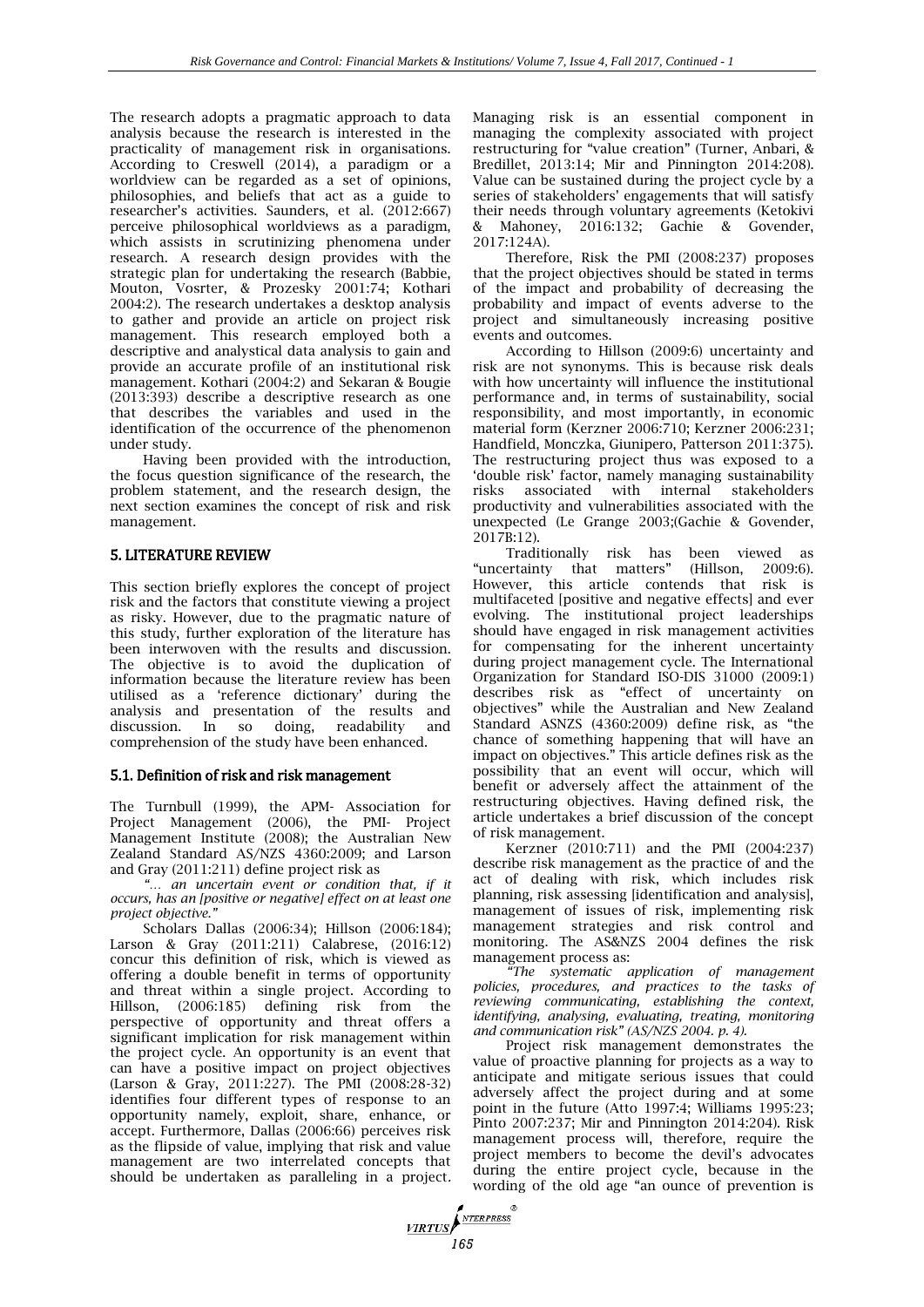worth a pound of cure." Having provided a brief discussion of the concept of risk and risk management, the article examines the factors that made the institutional project management risky.

#### 5.2. Factors that made the institutional project management risky

The restructuring project faced both individual risk (probability that an event or condition occurs) and the overall project risks (a sum of the individual risks) (Ozguler & Yilmaz, 2016:237). Factors that made the restructuring project inherently risky in terms of individual and overall project risks include:

complexity that ranged from human interfaces, management of various differing restructuring subprojects, relational and technical issues brought in risk into the restructuring. Managing risk project in a large, complex institution it may be prudent to repeat the risk identification, assessment, monitoring and control during the entire project cycle (Larson & Gray, 2011:230; Ozguler & Yilmaz, 2016:237);

uniqueness even though the institution had undertaken a merger previously (five years ago), the restructuring project was a relatively new and unfamiliar undertaking;

assumptions and constraints entails guesses of what will or not happen (assumptions) in the future and constraints (things not to be done), carrying a hidden undisclosed risk;

stakeholders and people the unpredictability of project provided an opportunity for risk to creep into the project. The project management team did not constitute those with experienced project management skills, thereby introducing risk and uncertainty. Trade Unions and employees also imposed requirements and conflict leading to the poor restructuring project acceptance. The institutional project faced the resistance of buy-in from internal stakeholders. Some of the perceived benefits of risk management have to do with the undertaking of a cost-benefit analysis for project risk management. Awareness of perceived benefits of risk management should have helped the committee to sell and encourage the internal stakeholders to invest and support the restructuring project vision, mission, and critical success factors;

resistance to change the revolutionary nature of restructuring project from the stable known state to the unknown unfamiliar unstable future brought in the element of risk and uncertainty (Oakland

2000). The concept of freezing and unfreezing was not considered during the project cycle. Change management is critical from planning, controlling, reporting and recording changes during the project cycle (Larson and Gray, 2011:230).

## 6. RESULTS AND DISCUSSION

The results and discussion are presented in a format that seeks to address the research focus questions, in so doing, the attempt is made to provide a complete picture of risk management from conceptual to project closure. The results and discussion are also conducted in such a way as to provide a mirror reflection that seeks to determine the extent to which the restructuring project adhered to generally accepted project management standard and principles.

Mapping risk guidelines and standards onto the restructuring project

Figure 1 adapted from AS/NZS (4360:2009:11 and Dallas (2006:149) provides a framework consisting of major components of the risk management process that has been analysed in this study.

Figure 1 shows that the risk management process commences with the identification of the risk context, followed by risk planning, risk assessment, risk analysis, risk evaluation, risk treatment and finally risk monitoring and control. The use and application of a formal project management processes will ensure that the institution delivers valuable projects on a consistent basis (Kohlbacher & Gruenwald, 2011:6; Calabrese, 2016:8; Gardiner, 2016:75). The PMI (2008:60) proposes six risk processes, integrated into a project, that ensure risk management. The integration of various project components should improve the entire project over the long haul (Larson and Gray, 2011:13: Chapman & Ward, 2004:855; Gardiner, 2016:72). Table 1 proposes a more detailed risk management process, which should have acted as the foundation for analysing the restructuring project risk management. The development of awareness of these risk standards and guidelines would have positively influenced the restructuring project.

Figure 2 depicts the major components proposed for the management of risk adapted from Hillson (2009:28). Figure 2 should have been utilised as a formal risk response implementation.

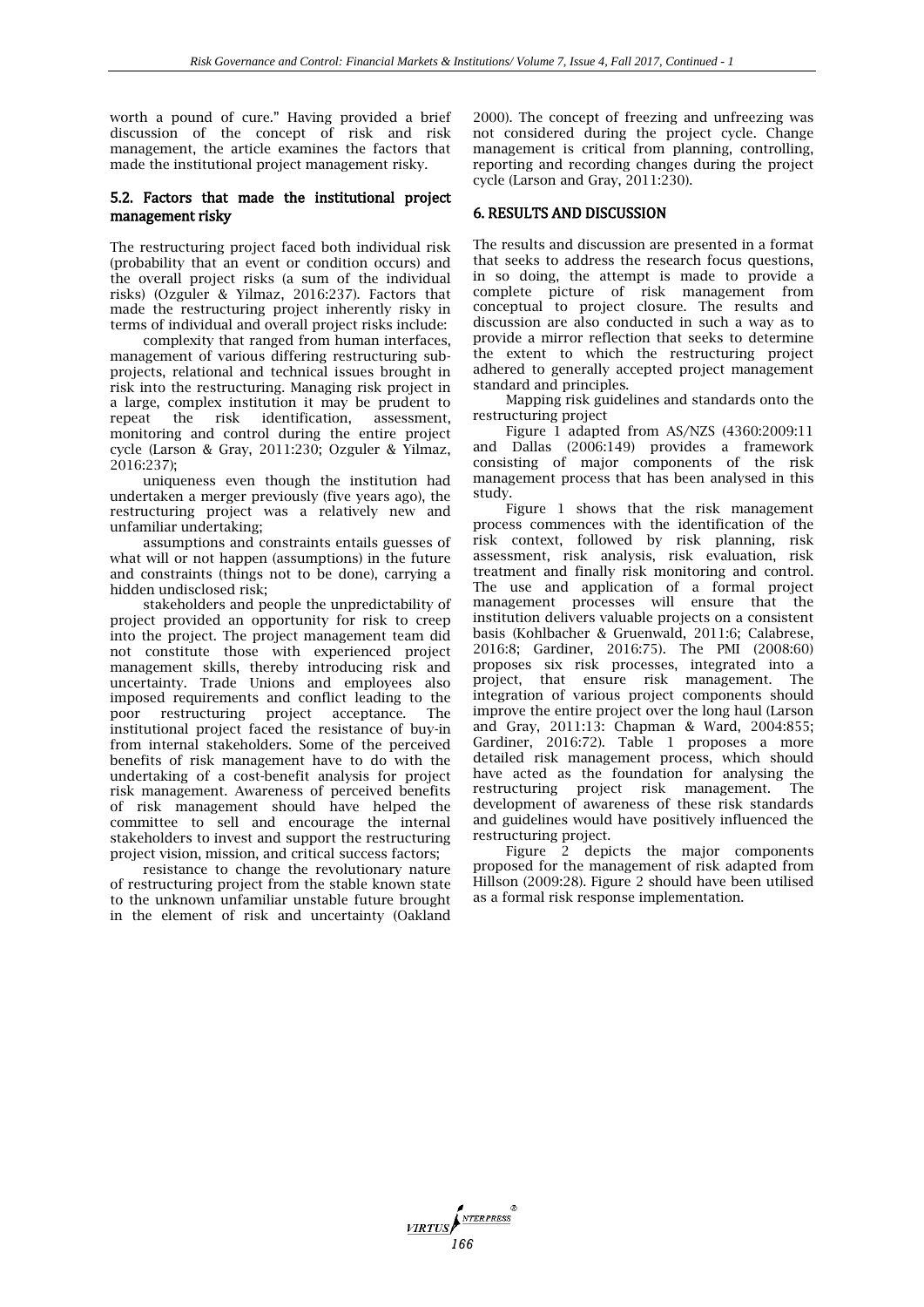

**Figure 1.** Proposed framework for the implementation of the institutional risk management

*Source: created and proposed by the researcher*

| <b>Table 1.</b> Proposed mapping risk process onto the restructuring project |  |  |  |  |  |
|------------------------------------------------------------------------------|--|--|--|--|--|
|------------------------------------------------------------------------------|--|--|--|--|--|

| <b>Description of process</b>                          | Proposed to the restructuring project                                               |  |  |  |
|--------------------------------------------------------|-------------------------------------------------------------------------------------|--|--|--|
| Should have involved:                                  |                                                                                     |  |  |  |
| Risk process initiation- involves getting started,     | Risk definition in terms of objectives, scope and other practical parameters of     |  |  |  |
| namely deciding what is to be achieved                 | the restructuring risk management process.                                          |  |  |  |
| <b>Risk management planning RMP - involves</b>         | Making decisions on risk approach, planning, and risk execution management          |  |  |  |
| <i>getting started on the plan namely, decide risk</i> | activities for the restructuring project. Definition of the RMP parameters,         |  |  |  |
| approach.                                              | standards and guidelines.                                                           |  |  |  |
| Risk identification- involves the search for risks     | Identifying and determining the specific risk factors that are expected to affect   |  |  |  |
| in order to determine which risks might affect         | the project. The committee should have analysed the project to identify sources     |  |  |  |
| the project.                                           | of the risk.                                                                        |  |  |  |
| Quantitative risk analysis- entails numerical          | Qualitatively determining the potential impact of the risk factors and their        |  |  |  |
| analysis of the effect of the identified risks.        | likelihood to occur. Evaluating the key characteristics of individual risks, thus   |  |  |  |
| <b>Qualitative risk analysis.</b> -involves Setting    | recognising risk patterns of exposure and prioritising risk for further action.     |  |  |  |
| <i>priorities</i> of the risks for subsequent further  | Further statistical determination of the potential impact of risk factors and       |  |  |  |
| analysis or action.                                    | assessment of overall project risk exposure.                                        |  |  |  |
| Risk response planning and implementation              | Developing options and actions to enhance opportunities and reduce threats to       |  |  |  |
| involve making <i>decisions</i> on what to do,         | the restructuring objectives. Also determining appropriate response strategy        |  |  |  |
| <i>analysis to action</i> the development of options   | and actions for each individual and overall risk.                                   |  |  |  |
| and actions in order to enhance opportunities          | <b>Risk response implementation</b> of the agreed plans and determine the effect of |  |  |  |
| and reduce threats to project objectives.              | the strategy and any resultant secondary risks.                                     |  |  |  |

**167**<br>167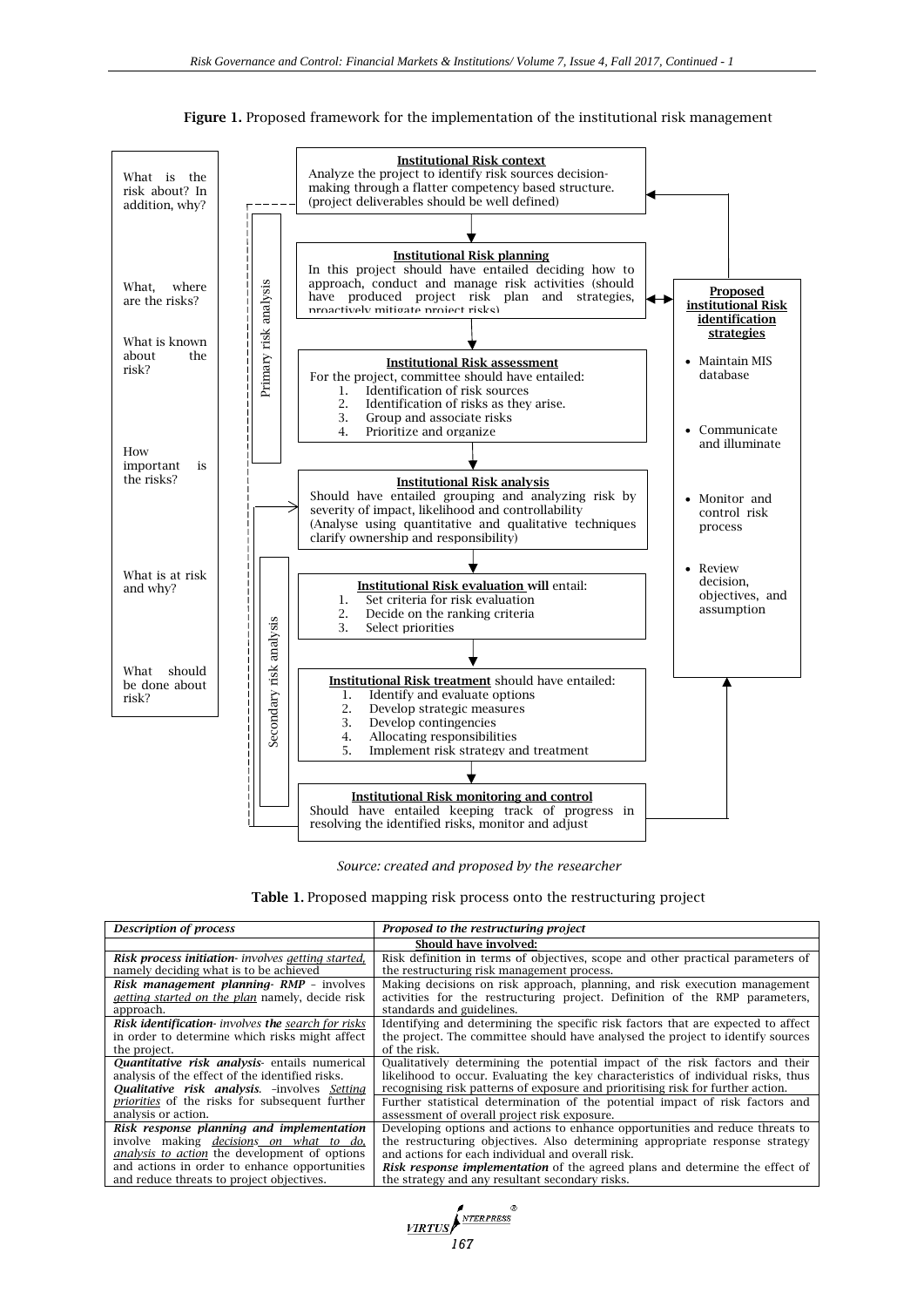| <b>Description of process</b>                         | Proposed to the restructuring project                                             |  |  |  |
|-------------------------------------------------------|-----------------------------------------------------------------------------------|--|--|--|
| <b>Risk monitoring and control</b> - involves keeping | Track identified risk, monitor residual risk, identify new risk, execute risk     |  |  |  |
| up-to-date. That is achieved by tracking,             | response plans, evaluate effectiveness, and create a knowledge base for the       |  |  |  |
| identifying risks and monitoring any residual         | future institutional projects lesson learned.                                     |  |  |  |
| ones.                                                 |                                                                                   |  |  |  |
|                                                       |                                                                                   |  |  |  |
| Some guidelines such as (Committee of                 | - The use of formal and informal information policy should be implemented         |  |  |  |
| sponsoring organisation (COSO)<br>1992)               | as defining key components of performance management information system           |  |  |  |
| including Risk Communication - involve                | (PMIS) for risk communication                                                     |  |  |  |
| telling others, who needs to know. This is            | "Computer produced the report" is not positive evidence that the data is          |  |  |  |
| achieved by providing information to the right        | valid and reliable.                                                               |  |  |  |
| people at the right time; precedes monitoring,        | Risk communications should flow in the hierarchy, across functions or down        |  |  |  |
| control, and serves to inform relevant                | through all layers of management and responsibility.                              |  |  |  |
| stakeholders about the current level of risk and      | External communication through periodic compliance and performance                |  |  |  |
| implications.                                         | reports to internal and external concerned stakeholders for decision-making.      |  |  |  |
| Risk review and post-project review which             | <b>Risk review</b> should have served the purpose of review of changes in         |  |  |  |
| involves capturing lessons both negative and          | identified risks and overall project risk exposure on the RMP.                    |  |  |  |
| positive for future projects                          | <b>Post-project review</b> to serve in the identification of risk-related lessons |  |  |  |
|                                                       | learnt for future institutional projects.                                         |  |  |  |

*(Source: created by the author for this project)*





**VIRTUS** 

#### 7. PROPOSED STANDARDS AND GUIDELINES FOR THE RESTRUCTURING PROJECT RISK MANAGEMENT

The following standards and guidelines should be considered in the restructuring of the future project risk management. These proposed standards and guidelines should inform future institutional projects.

1) *The South African King II III and IV reports* are corporate governance guidelines for South Africa organisations that propose that organisational strategy, risk, and opportunity are inseparable elements. The King IV (2016) adopts the 'comply or explain' principles with regard to applicable laws and regulations. King IV (2016) further recommends that an organizational board should maintain a sound system for risk monitoring, development, and management of control objectives and priorities (King IV 2016). This article, therefore, proposes the following essential steps that should have been integrated within the institutional project risk management process:

1. Establishment of a formal board to account for risks.

2. Developing an institutional framework for Enterprise risk management (ERM)

3. Establishing a structured risk assessment process

4. Developing a risk based control environment.

5. Establishing risk monitoring and control systems 6. Embedding the process of ERM into the institutional overall strategy.

7. Establishing risk assurance processes.

8. Incorporating risk related aspects into the integrated sustainability reporting.

2) *British standards such as BS 6079,* which is applicable to the of risks management process in projects. BS 6079 standard identifies and provides a framework for a healthy risk management culture.

3) *Sarbanes-Oxley Approach* –which proposes 'comply or else, is 'one size fits all' framework that cannot logically be suitable in South African context because the scales of business carried out by organisations vary to such a large degree and bring along a high cost of compliance from the time of inception in 2002.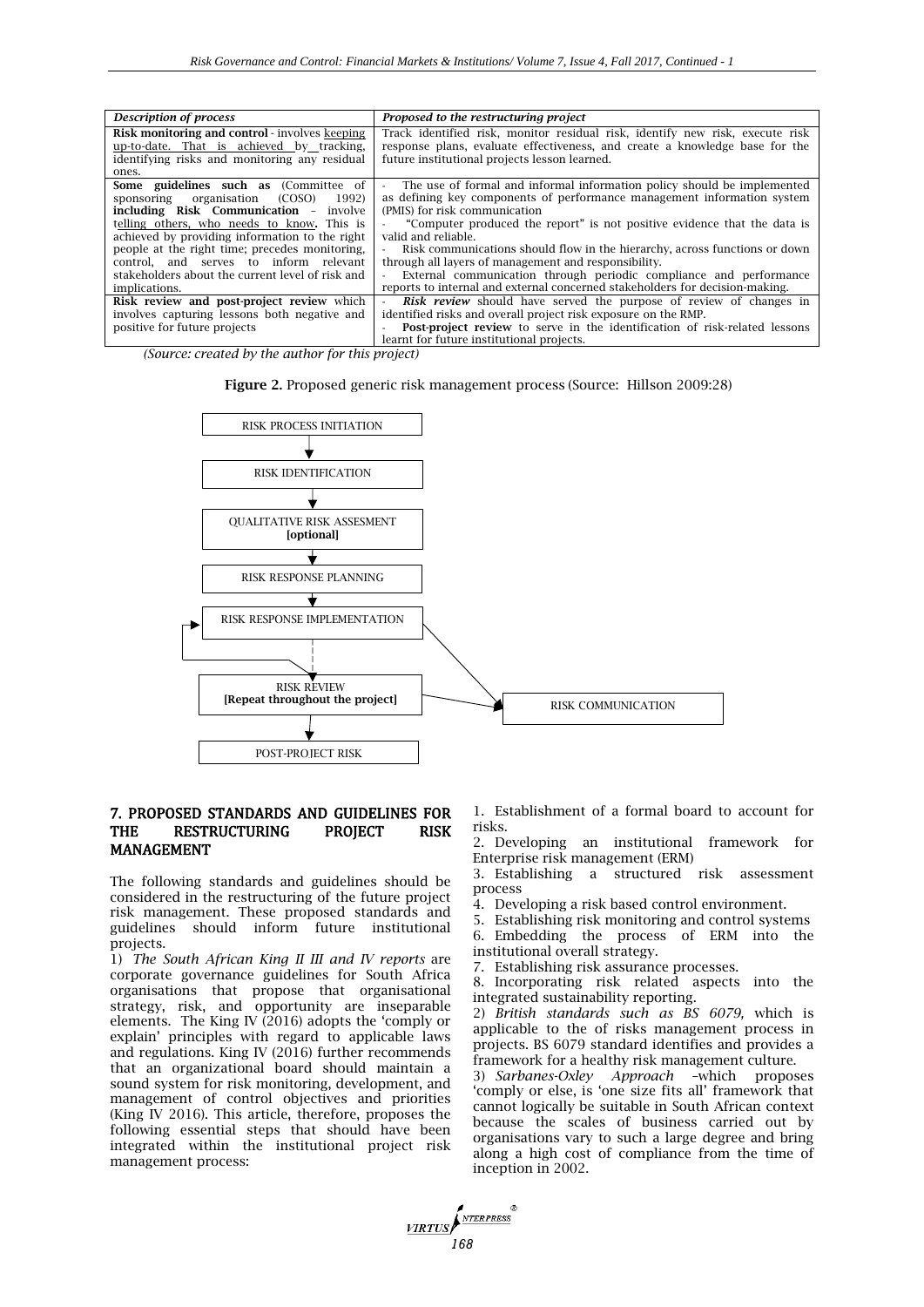4) *Turn-bull U.K report (1999*) is a standard for good corporate governance across private and public sectors in U.K that recommends that all businesses should put in place a robust risk management process.

5) *European Association for Project Management*, which is a form of PRAM - Project Risk Analysis Management that is a generic methodology for risk management. PRAM presents a logical and systematic alternative in place of ad hoc approach to risk analysis. Key aspects of PRAM are:

Recognise that risk management has its own life cycle separate from project cycle.

Apply different risk strategies at various points in the project's life cycle.

- Integrate multiple methodologies for managing risk in a coherent, systematic approach, rather than use "pick and choose" approach.

Some of the shortcoming of some of the risk standards and guidelines aforementioned include:

*The absence of providing a step for capturing lessons learnt*. Some guidelines have briefly included the need to capture lessons, as a small part of a wider 'Monitoring and Review' step. Hillson (2009:28) states a wider malaise: the reluctance of many organisations [such as the restructuring] to undertake a post-project review or [risk] lesson learnt at the end of the [restructuring] project (or at significant intermediate milestones). The effort to perform such a review is too much for the already disbanded restructuring committee, despite the obvious benefits that can accrue.

*The guidelines and standards failed to acknowledge that risk management is more than a process.* Hillson (2009, 70) notes that it is a common myth for organizations to think that risk management is just a process, an impression reinforced by most risk guidelines and standard. The lack of attitude towards risk management as more than a process has resulted to the notion that

all the restructuring project committee should have created a simple checklist to follow for risk management. This article contends that risk management process is important but not sufficient. Other factors and integration issues are important in the RMP. Combining two or more processes within a single study is logical and it offers practical value for effective and efficient risk management.

*The guidelines and standards offer conflicting risk management approach*. Some of guidelines and standards offer traditional while others offer contemporary risk management approach. On the one hand, some standards apply the traditional risk process namely the waterfall 'metaphor' model where a project life cycle is divided into distinct phases (Larson & Gray, 2011:598). On the other hand, contemporary risk management provides smaller elements 'chunks' building up to the delivery of the whole project. The article is concerned whether evolutionary development, rather than the waterfall model, is more successful (Larson & Gray, 2011:587). According to Kerzner (2006:709), risk management within a project is determined as a disciplined, continuous process of planning, assessment [identifying and analysis], handling, controlling, and monitoring. As a result, the system integrates other risk processes planning, costing, budgeting, controlling monitoring, quality, and scheduling. Providing a sample of proposed project management guidelines this article attempts to integrate these standards and guidelines for simple application in future institutional projects (see Table 2, adapted from Hillson 2009:29). Table 2 compares previously proposed risk management standards and guidelines and maps them into a single generic integrated framework for risk management process.

| <b>Informal</b><br>step of<br>the<br>process | <b>Formal</b><br>process of<br>the step | <b>APM Body</b><br>knowledge<br><b>Project Risk</b><br><b>Management</b><br>and analysis | <b>PMBOK - PMI</b><br>chapter 11<br>Project<br>4360:2008M<br>anagement<br>of Risk         | AS&NZS<br>4360:2009 Risk<br>Management<br>(also ISO& DIS<br>31000 Risk<br>Principles and<br><b>Guidelines</b> | <b>Management</b><br>of Risk by<br>$OGC (M_O_R)$ | Risk<br>Management<br>Standard by<br><b>IPM</b> | BS31100:20<br>11 Risk<br>Manaae-<br>ment-Code<br>of Practice |
|----------------------------------------------|-----------------------------------------|------------------------------------------------------------------------------------------|-------------------------------------------------------------------------------------------|---------------------------------------------------------------------------------------------------------------|--------------------------------------------------|-------------------------------------------------|--------------------------------------------------------------|
| Starting                                     | Initiation of<br>risk<br>response       | Initiating                                                                               | Planning risk<br>management                                                               | Establishment of<br>the context                                                                               | Identification<br>context                        | [strategic]<br>organisation<br>objectivel       | Context of<br>Risk                                           |
| Risk<br>search                               | Identifica-<br>tion of Risk             | Identification                                                                           | Identification<br>of Risks                                                                | Identification of<br>Risk                                                                                     | Identification<br>of Risks                       | Identification<br>of Risk and<br>description    | Identificatio<br>n of Risk                                   |
| Priorities<br>Setting                        | Ouantitative<br>assessment<br>of risk   | Assessment                                                                               | Performing<br>Oualitative<br>risk analysis<br>Performing<br>Ouantitative<br>risk analysis | analysis of Risk<br>evaluation of Risk                                                                        | Assessment                                       | Risk<br>estimation                              | Assessment<br>of Risk                                        |
| Decisions<br>what to<br>do                   | Risk<br>planning<br>response            | Planning<br>responses                                                                    | Planning Risk<br>responses                                                                |                                                                                                               | Planning                                         | Treatment of<br>Risk                            | Response to<br>Risk                                          |
| Action<br>steps                              | Risk<br>response<br>implementat<br>ion  | Implementatio<br>n responses                                                             |                                                                                           | <b>Treatment of Risk</b>                                                                                      | Implementing                                     |                                                 |                                                              |
| Commu-<br>nicating                           | Communicat<br>ion of Risk               |                                                                                          | Monitor &                                                                                 | Consultation and<br>Communication                                                                             | communicate                                      | Risk reports                                    | Reporting<br>Risk                                            |
| Up to<br>date data                           | Review of<br>Risk                       | Management<br>process                                                                    | control risks                                                                             | Control, Monitor,<br>and review                                                                               | Embedding<br>and review                          | Control.<br>Monitor, and<br>review              | Risk<br>reviewing                                            |
|                                              | Post-project<br>review                  |                                                                                          |                                                                                           |                                                                                                               |                                                  |                                                 |                                                              |

**Table 2.** Proposed mapping of generic risk management process

*(Source: adapted from Hillson 2009:29)*

**VIRTUS**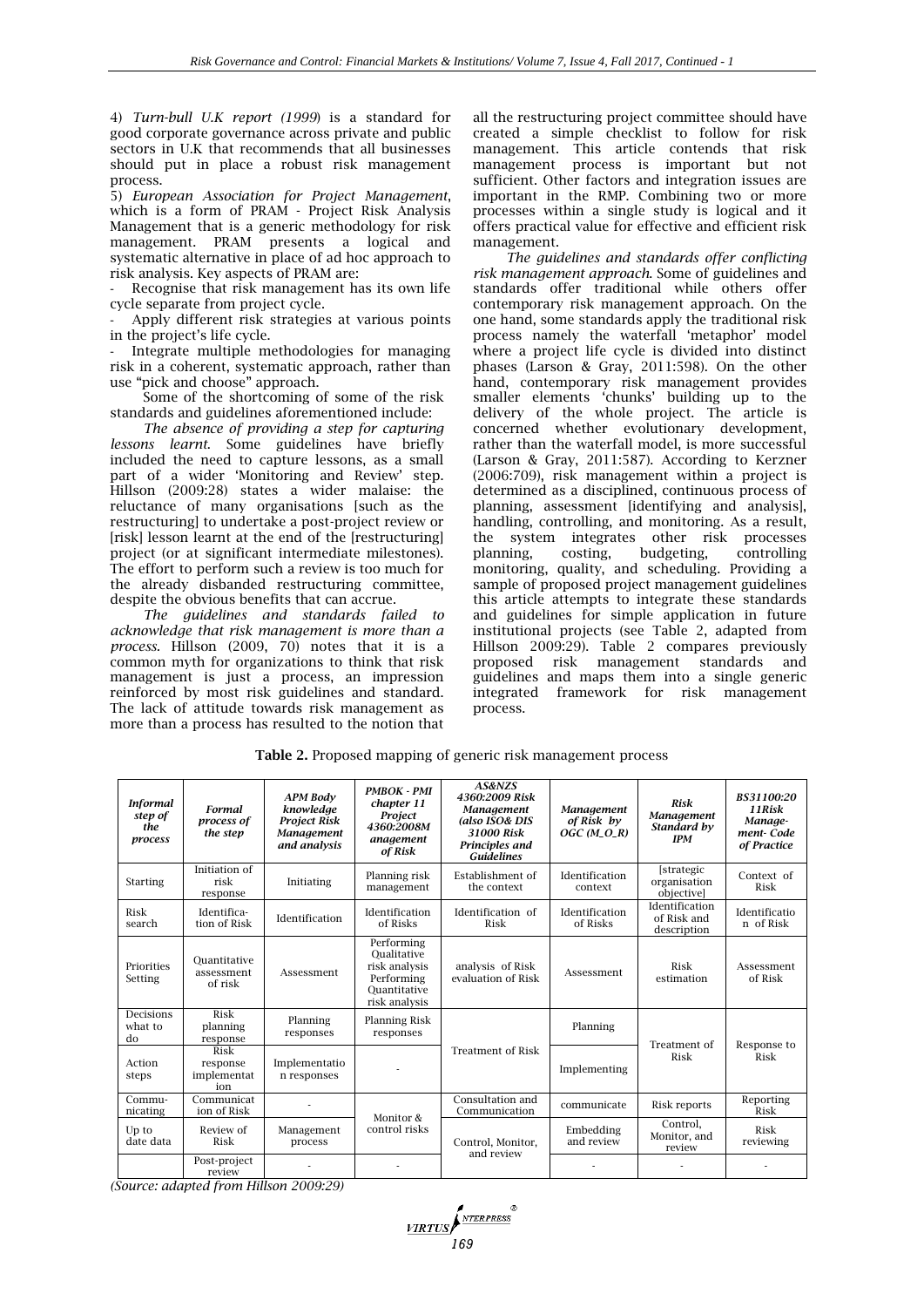# 8. DISCUSSION OF THE ANALYSIS OF THE RESTRUCTURING PROJECT RISK ENVIRONMENT

The restructuring project carried an inherent risk in terms of the management of both the process and phases and the internal stakeholder's acceptance. Analysis of the restructuring project exhibits a reactive risk management process and ad hoc practices, which were a little more than emergency fire extinguishers. Further analysis indicated that there was no formal appointment of a professional project leader. Therefore, there was a lack of an appropriate project leader in terms of competencies to handle the complex activities required during the restructuring. Internal institutional executives acted as the project leaders and team.

Change management is a major element of the risk control process (Larson and Gray, 2011:230). The restructuring project was analysed within the concept of change management. The analysis showed that unmanaged change took place during the restructuring process, thereby, exhibiting a high risk in contrast to implementing a formal change management process. This article, therefore, proposes that the institution should have undertaken a proactive approach to the<br>identification and handling of risks and identification and handling of risks and uncertainties. Scholars such as Jaafari (2004; 2004:301); Simister (2004:42); Chapman and Ward (2004:858) and Gardiner (2016:72) posit that uncertainty and prudent risk management should be the key to a successful project management. The illegal strikes that followed the restructuring project are the indication of poorly implemented change management.

The institutional project committee should have prepared contingency strategies to be used as opportunities, rather than undertaking reactive management too late. According to Larson and Gray (2011:223), a contingency plan is an alternative plan for managing unforeseen risk. The contingency plan such as a risk response matrix and prototyping will represent activities that will mitigate or reduce the negative effect of the risk event (Hamilton, Byatt & Hodgkinson, 2010:1; Larson and Gray, 2011:223; Bosch-Sijetsema & Bosch, 2015). "Scenario planning is risk contingency planning, without really moving organizational resources."(Larson and Gray, 2011:31). Scenario planning is a structured process of thinking about future possible environments that would have a potentially high impact that could have disrupted the institutional project Hamilton, Byatt & Hodgkinson, 2010:1; Larson and Gray, 2011:31).

#### 8.1. Identified elements that have an effect on risk project management

*Identification of critical success factors (CSFs)* is vital for managing project risk. Embedding CSFs in the risk management framework cannot be understated. The proposed framework should link opportunities (value) and risk management actions to the institution's strategic objectives in order to ensure that value and risk activities are aligned for the successful delivery of project objectives (Ciutiene, Venckuviene, & Dadurki, 2016:49). The following points provide the basis for compiling the CSFs that apply specifically to the restructuring project adapted from Oakland (2000:26):

Clearly defined and visible executives support for the restructuring project is critical for project success.

Explicit policies must be communicated to primary stakeholders.

Adoption of transparent activities for managing risk is critical.

The existence and creation of a culture that supports and understands the importance of maximising value, monitoring and controlling risk should be implemented.

Fully embedding management processes to the institutional objectives is vital.

Implementation of effective plans and regular reviews should be undertaken to ensure that the benefits of the risk management processes are realised and lessons learnt implemented for future projects.

*Policy* for managing risk should be developed and implemented in order to achieve strategic and operational objectives aligned with the institutional vision, mission and strategies. Policy documents should serve to provide clear guidelines on risks management (Turner, 2009:7; Fraser, 2011:28; Turner, Anbari, & Bredillet, 2013:11). A key for controlling the costs, associated with a project, involves documenting responsibility (Calabrese, 2016).

*Training* on risk management should be an integral part of the entire project management cycle. According to Dallas (2006:80), training is the first strand of an effective risk plan.

*Change management* should be incorporated into the future project cycle proactively in order to manage risk. Change and risk are closely associated (Chambers & Rand, 2010:497). Project leaders should establish a conducive environment in which the project stakeholders are comfortable to raise issues and concerns and admit mistakes (Larson and Gray, 2011:230).

*Spectrum of acceptance and stakeholder analysis* is vital for the project success. Projects are subject to influences from stakeholders, whose pressure can generate change, increase costs, delays and risks (Dallas 2006:91). The improved relationship among the institutional secondary stakeholders such as funders, insurers, media, and regulators should be managed proactively to reduce adverse effects on the project.

*Triple bottom line philosophy*, which integrates sustainable development of pillars, namely economic, social and environmental, should be included in future risk management plans and philosophy (Elkington, 1998; King IV, 2009).

*Risk monitoring and control* should be integrated into future project cycle for proactively managing risk. According to Chambers & Rand (2010:465-469) potential for cost saving (for example recycling materials and less waste) is a vital component of risk management. Project members should be vigilant with respect to monitoring of potential risks and identify new land mines that could derail a project (Larson and Gray, 2011:230).

*Delivery* is the second strand of the risk plan (Dallas, 2006:81). Delivery of risk management services using tools and techniques described by the PMI (2008) and other risk guidelines should be adopted proactively. Definition of potential sources of risk should be incorporated in a hierarchical risk

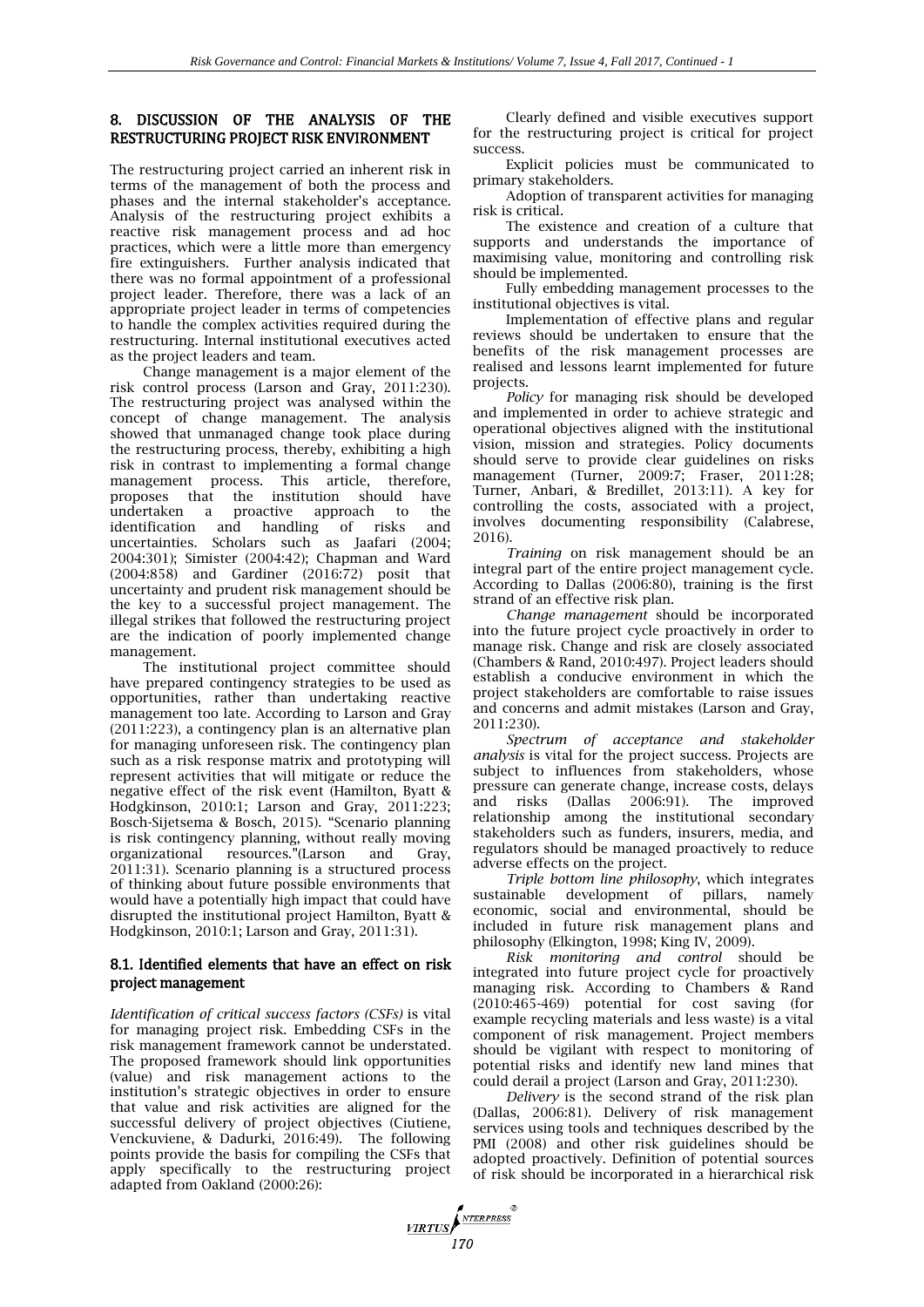breakdown structure (RBS); perhaps drawings from industry standard or from 'own' template should be utilized.

## 9. CONCLUSION

Based on the results and analysis of the research findings the following conclusions are drawn.

*Enterprise risk management (ERM).* The analysis showed that ERM adhered to the King III and IV. However, no formal project closure took place. Risk management was not conducted as a separate component of the entire project. The project lacked a formal risk response and implementation plan.

*Institutional executive support and Organisational culture*. Risk management was not implemented interactively; neither "top-down" nor "bottom-up" approach was adopted. The institution's executives showed support for the project but did not proactively identify with the project risks as they occurred. Therefore, a mismatch between the primary stakeholders' expectations and the project leadership hindered the project success. According to Kippenberger (2000:2), an organisational culture has a significant influence on the effectiveness of the risk management process.

*Opportunities for managing changes* were not formally put into consideration. The adoption of freezing and unfreezing techniques for managing change was essential. Proactively managing change in the form of affected stakeholders, namely employees and trade unions would have ensured project success. The stakeholders actively tried to sabotage the project success.

*Poor perception and attitude towards a formal risk strategy*. The institutional executives exerted pressures to get the project done quickly, which resulted in eliminating "unnecessary' activities such as documentation and proper project closure and setting unrealistic deadlines. The project control then became an issue of 'firefighting' rather than proactively managing and eliminating potential risk threats.

*No contingency risk planning took place*. There was a lack of adequate attention to problems and challenges as they occurred. Contingency plans were not in place for dealing with problems as they emerged so they would not turn into big problems in later project phases.

# 10. LIMITATIONS OF STUDY

Limitations are those constraints that affect the generalizability, applications to practice or utility of research findings. Limitations can also be the consequences of research design or data collection methodology, which has an impact on the interpretation of the findings (Burke, 2010:109). The desktop nature of this research can hamper generalizability of the research to other institutions. Nevertheless, the researcher made extensive use of project management principles, and supplemented the data by gathering information during the open discussion forums conducted officially throughout the project cycle, thus making the research findings to be adoptable, applicable and useful in other settings that relate to project risk management.

# 10.1. Further research

Institutional transformation through the process of mergers and restructuring is a prominent characteristic of the 21-century organisations. The South African Minister of Higher Education released the National Plan for Higher Education in February 2001, which has resulted in the number of public higher education institutions being reduced from 36 to 23 through the mechanism of mergers. The process of restructuring has also followed these mergers as the institutions struggled to adapt. Therefore, it is essential for the risks associated with the project management and outcomes of these mergers and restructuring to be evaluated on an ongoing basis. Therefore, there is clearly room for research to be undertaken both, at respective institutions and on a wider scale and comparisons of outcome to be undertaken both locally and internationally.

## 11. RECOMMENDATIONS

Based on the conclusions reached, this research reasonably draws several recommendations aimed at improving future institutional projects.

1. In future projects, the institution should distinguish stakeholders in terms of primary versus secondary stakeholders and identify, as well as address their nature of interest and power in risk management.

2. Future projects should adopt and integrate specific solid risk management planning, monitoring and control process, and strategy.

3. Updating of the existing risk and system policies, procedures, and guidelines should be conducted on a regular basis and applied in future projects.

4. In the context of restructuring risk, management should commence from the onslaught of the project and continually managed as an on-going integrated and iterative cycle.

5. A reputable risk management process should adhere to and be embedded within the institutional project management philosophy.

6. Future projects should include initiatives of wellthought out and sustainable internal change management campaign aimed at engaging the primary stakeholders, building relations, improving communications, thereby dispelling fears and anxieties in order to minimise risk. Change is inevitable in risk management. Therefore, the adoption of a well-defined change management process early in future project management planning cannot be understated.

7. While it may be impractical, project managers should touch-base with primary stakeholders on a regular basis. Holding regular stakeholder meetings to review and provide an update on the status of the project contributes positively to risk management.

8. Establishment of an institutional 'project office' is vital for sustainable risk management. The office will operate as a future library of case studies consisting of lessons learnt, both positive and negative. Formal documentation of research process and outcome will serve as criteria that will ensure future project success. Lessons learnt act as guidelines and risk analysis templates that provide a quick insight into proactive management during a project life cycle.

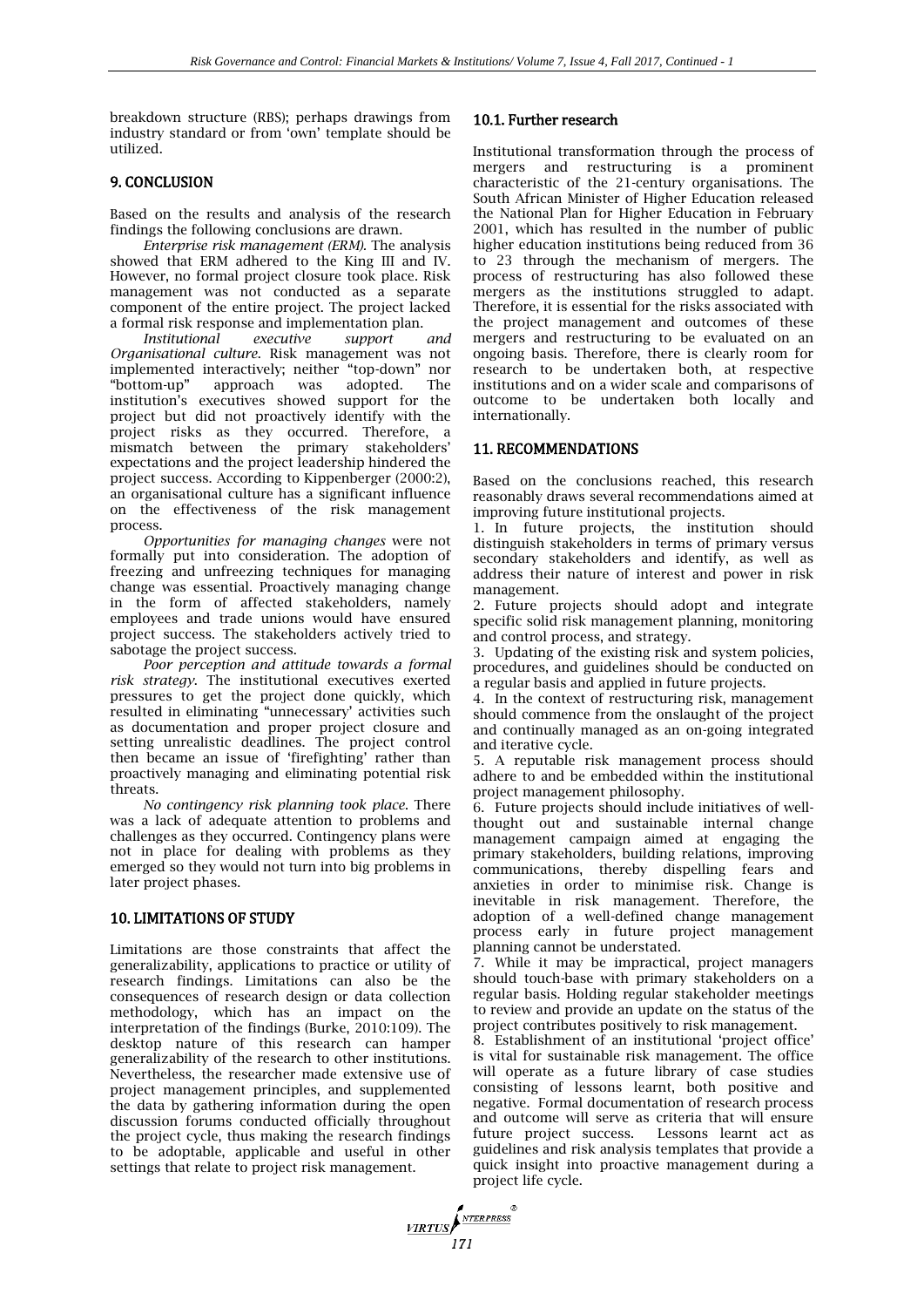#### **REFERENCES**

- 1. Association for project management. (2006). *APM body of knowledge*, APM Publishing Limited, Buckinghamshire, England.
- 2. Atto, K. A. (1997). Fifteen years of project risk management applications - where are we going? In K. Kahkonen, K.A. Atto (ed.). *Managing risks in projects*, Spon, F. N. London.
- 3. Australian & New Zealand Standard ASNZS 4360:2009 (2009). Risk Management' Home bush NSW 2140, Australia: Standards Australia; Wellington 6001, New Zealand: Standards New Zealand.
- 4. Babbie, E., Mouton, J., Vosrter, & Prozesky, B. (2001). *The Practice of Social Research.* Cape Town: Oxford University Press.
- 5. Bosch-Sijetsema, P., & Bosch, J. (2015). User involvement throughout the innovation process in high-tech industries. *Journal of Product Innovation Management, 32*(5), 793–807. [https://doi.org/10.](https://doi.org/10) 1111 /jpim.12233
- 6. BS31100. (2011). *Risk Management: Code of practice and guidance for the implementation of BS ISO 31000.* U.K: BS 31100.
- 7. Burke, J. (2010). Survey, Design and Research Methodology. *Mixed Methods*, 67-84.
- 8. Chambers, A., & Rand, G. (2010). *The operational auditing handbook: Auditing business and IT processes*, 2nd ed, Willey & Sons Ltd, Chichester, UK.
- 9. Chapman, C.B., & Ward, C. S. (2004). Making risk management more effective, in WGP Morris, KJ Pinto (eds.). *The Wiley guide to managing projects*, John Wiley & Sons, Inc, New York
- 10. Calabrese, A. (2016). Business orientation of projects. *International Project Management Association (IPMA) Expert Seminar.* Zurich: IPMA.
- 11. Ciutiene, R., Venckuviene, V., & Dadurki, G. (2016). The critical factors for project team collaboration<br>in developing new products: qualitative in developing new products:<br>perspective. *Fifth International* perspective. *Fifth International Scientific Conference on Project Management in the Baltic Countries* (pp. 42-53). Riga: University of Latvia
- 12. Dallas, F. M. (2006). *Value & risk management: A guide to best practice*, Blackwell Publishing, Oxford. https://doi.org/10.1002/9780470759448
- 13. Elkington, J. (1998). *Cannibal with Forks*, New Society, Gabriola Island, BC.
- 14. Fraser, J. (2011). Project initiation and definition, in T. Oosthuizen, R. Venter (eds.), *Project management in perspective*, Oxford University Press: Southern Africa, Cape Town
- 15. Gardiner, P. (2016). *Learning for competitive survival*. Paper presented at PMI® Global Congress 2016—EMEA, Barcelona, Spain. Newtown Square, PA: Project Management Institute.
- 16. Gachie, E. W., & Govender, D. W. (2017B). *African Journal of Science, Technology, Innovation and Development*, 2-26.
- 17. Gachie, E. W., & Govender, W. G. (2017A). Innovation Policy And Governance In The African Region. *International Business & Economics Research Journal*, 119-130.
- 18. Hamilton, G., Byatt, G., & Hodgkinson, J. (2010). November 5). Anatomy of an effective project manager - management, leadership, careers, project management - CIO.
- 19. Handfield, R.B., Monczka, M.R., Giunipero, L.C & Patterson, L. J. (2011). *Sourcing and supply chain management*, 5th ed, South-Western Cengage learning, Australia.

*MRTUS* 

- 20. Hillson, D. (2006). Risk management in practice, in C.P., Dinsmore, J. Cabanis-Brewin (eds.), *The AMA handbook of project management*, AMACON, New York.
- 21. Hillson, D. (2009). *Managing risk in projects: Fundamentals of risk management*, Publishing, Burlington,
- Jaafari, A. (2004). Modelling of large projects, in WGP Morris, KJ Pinto (eds.), *The Wiley guide to managing projects*, John Wiley & Sons, Inc., New York.
- 23. King IV (2016). *Report on Governance for South Africa*, and the Draft Code of Governance Principles, Institute of Directors Southern Africa, Pretoria
- 24. Kippenberger, T. (2000). There is no such thing as a risk-free project, *The Antidote*, 5(4), 24-25. https://doi.org/10.1108/EUM0000000006773
- 25. Kerzner, H. (2006). *Project management: A system approach to planning, scheduling, and controlling*, 9th ed. Willey & Sons Inc., New York.
- 26. Kerzner, H. (2010). *Project management best practices: Achieving global excellence*, 2nd ed. John Wiley & Sons, New York.
- 27. Kohlbacher, M., & Gruenwald, S. (2011). Process orientation: Conceptualization & measurement. *Business Process Management Journal, 17*(2), 267- 283.https://doi.org/10.1108/14637151111122347
- 28. Kothari, C. R. (2004). *Research Methodology: Research and Techniques.* New Delhi: New Age International Publisher.
- 29. Lai, E. R. (2011). *Motivation: A literature Review.* from the World [http://images.pearsonassessments.com/images/t](http://images.pearsonassessments.com/images/tmrs/Motivation_Review_final.pdf) [mrs/Motivation\\_Review\\_final.pdf](http://images.pearsonassessments.com/images/tmrs/Motivation_Review_final.pdf)
- 30. Larson, E. W., & Gray, C. F. (2011). *project management: the managerial process* (5th edition ed.). New York: McGraw-Hill.
- 31. Le Grange, L. (2003). 'Vignette 1.2 Environment Constructed: Perspectives from the South.' In *Key Issues in Sustainable Development and Learning*, edited by W. Scott and S. Gough, 34–45. London: Routledge-Falmer.
- 32. Nuseibah, A., Quester, C., & Wolff, C. (2016). Analysis checklist for research project management: aspects from european research. (pp. 226-233). Riga: University of Latvia: Riga: University of Latvia & Professional Association of Project Managers (PVPA).
- 33. Ozguler, I. S., & Yilmaz, S. (2016). The impact of personal characteristics on project management. (pp. 234-245). Riga: University of Latvia: Riga: University of Latvia & Professional Association of Project Managers (PVPA).
- 34. Oakland, S. J. (2000). *Total quality management: text with cases*, 2nd ed, Butterworth Heinemann, Oxford.
- 35. Mir, F. A., & Pinnington, A. (2014). Exploring the value of project management: Linking project management performance and project<br>success. International Journal of Project success. *International Journal of Project Management, 32*(2), 202–217. [https://doi.org/10.](https://doi.org/10) 1016/j.ijproman.2013.05.012
- 36. Pinto, J. K. (2007). *Project management: Achieving competitive advantage*, Pearson- Prentice Hall, New Jersey.
- 37. Project Management Institute (PMI). (2008). *A guide to the project management body of knowledge (PMBOK®Guide)*, 4th ed. Project Management Institute, Newtown Square, USA.